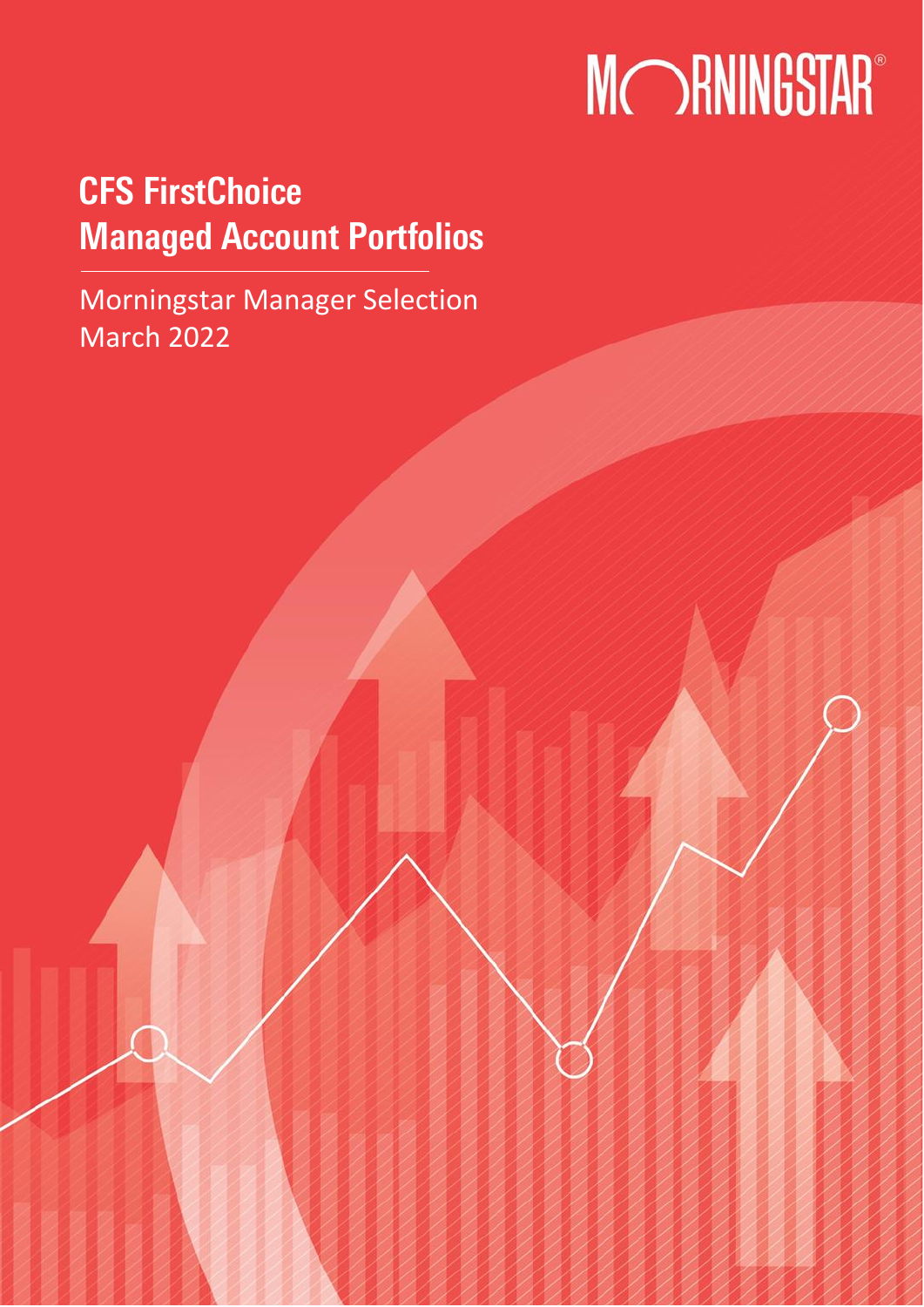### **Contents**

Why Morningstar

Investment Philosophy

Portfolio Construction Process

Capital Market Assumptions (CMA) and Strategic Asset Allocation (SAA)

### Table 1: Asset Class Long Term Return and Risk Assumptions

#### Table 2: Asset Class Correlation Assumptions

Table 3: Risk and Return metrics of Morningstar managed **account**

Current Strategic Asset Allocation views

Morningstar CFS FC Managed Accounts

Morningstar CFS FC Core Managed Accounts

Morningstar Overview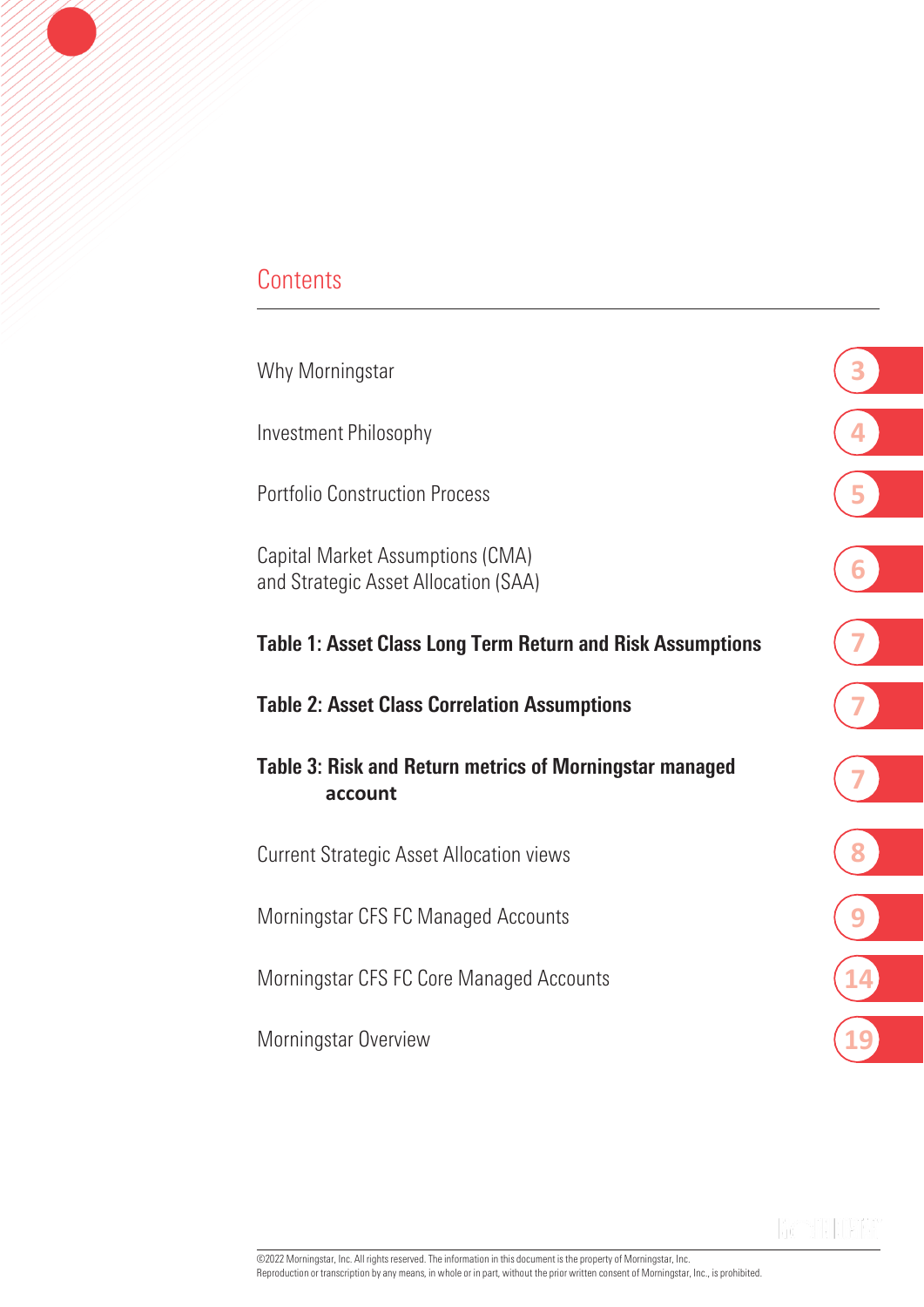### Why Morningstar

The Morningstar CFS FirstChoice Managed Account Portfolios are built using the skill and knowledge of our ManagerResearch and Manager Selection teams.

### Manager Research

Our independence is unshakeable. We advocate for individual investors, which is how we've built relationships across the financial world. Advisers want to work with us because we are a trusted source of research, and their clients rely on our independent information. We don't charge product manufacturers to rate their products eliminating any potential for conflict of interest.

Led by our experienced director of fund research, Annika Bradley, our research analysts take a candid view and are willing to diverge from conventional wisdom and stand by their opinions. Our analysts work on a team that's truly independent and separate from other Morningstar businesses. They are required to report on investments fairly, accurately, and from the investor's point of view. They ask tough questions. They judge every investment by what it does – not by what its manager says it does.

### Manager Selection

Tim Murphy and Aman Ramrakha lead Morningstar's Manager Selection. Tim Murphy is director of manager research and has 19 years of industry experience (15 at Morningstar). Aman Ramrakha is director,manager selection services and has 31 years of industry experience (3 at Morningstar). Aman and Tim are supported by the Research efforts of over 120 Morningstar Research analysts. Rick Di Cristoforo, Director of Research Products is responsible for product and go to market strategy.

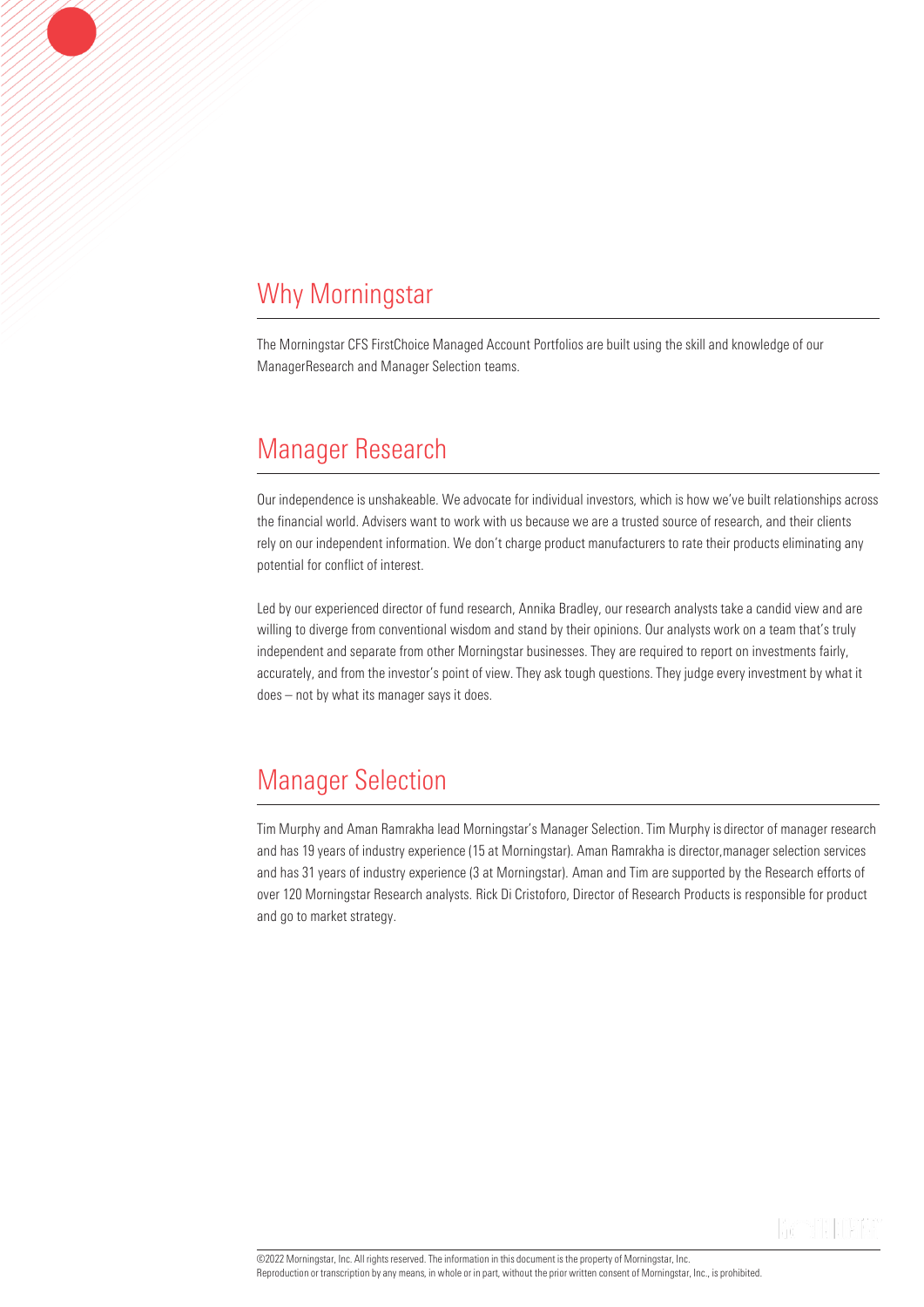### Investment Philosophy

Applying our skill and knowledge in asset allocation, investment selection, and portfolio construction, our team works to create investment strategies built on Morningstar's resources. Every recommendation we make is driven by our core investment principles:

- $\blacktriangleright$  We put investors first.
- We're independent-minded.
- ▶ We invest for the long term.
- We're valuation-driven investors.
- ▶ We take a fundamental approach.
- $\blacktriangleright$  We strive to minimise costs.

In practice the above translates to:

- We utilise both active and passive forms of investment and incorporate them as appropriate into portfolios taking into account the overall portfolio objectives.
- Consistent with our principle of investing for the long term, turnover of underlying managers within the portfolio is kept to a minimum. We don't believe in making changes for changes sake. We pick good managers and measure them over the appropriate time horizon for their strategy.
- Timing the market is difficult, even for the most seasoned investor. Our portfolios are built using a Strategic Asset Allocation approach based on long term assumptions. Whilst we do incorporate the medium term outlook in our thinking, Tactical Asset Allocation is not part of our portfolio construction.

We believe that diversification works and will build portfolios that are appropriately diversified across the major asset classes. Our views on diversification are primarily driven by the desire to deal with the unpredictability of future events.

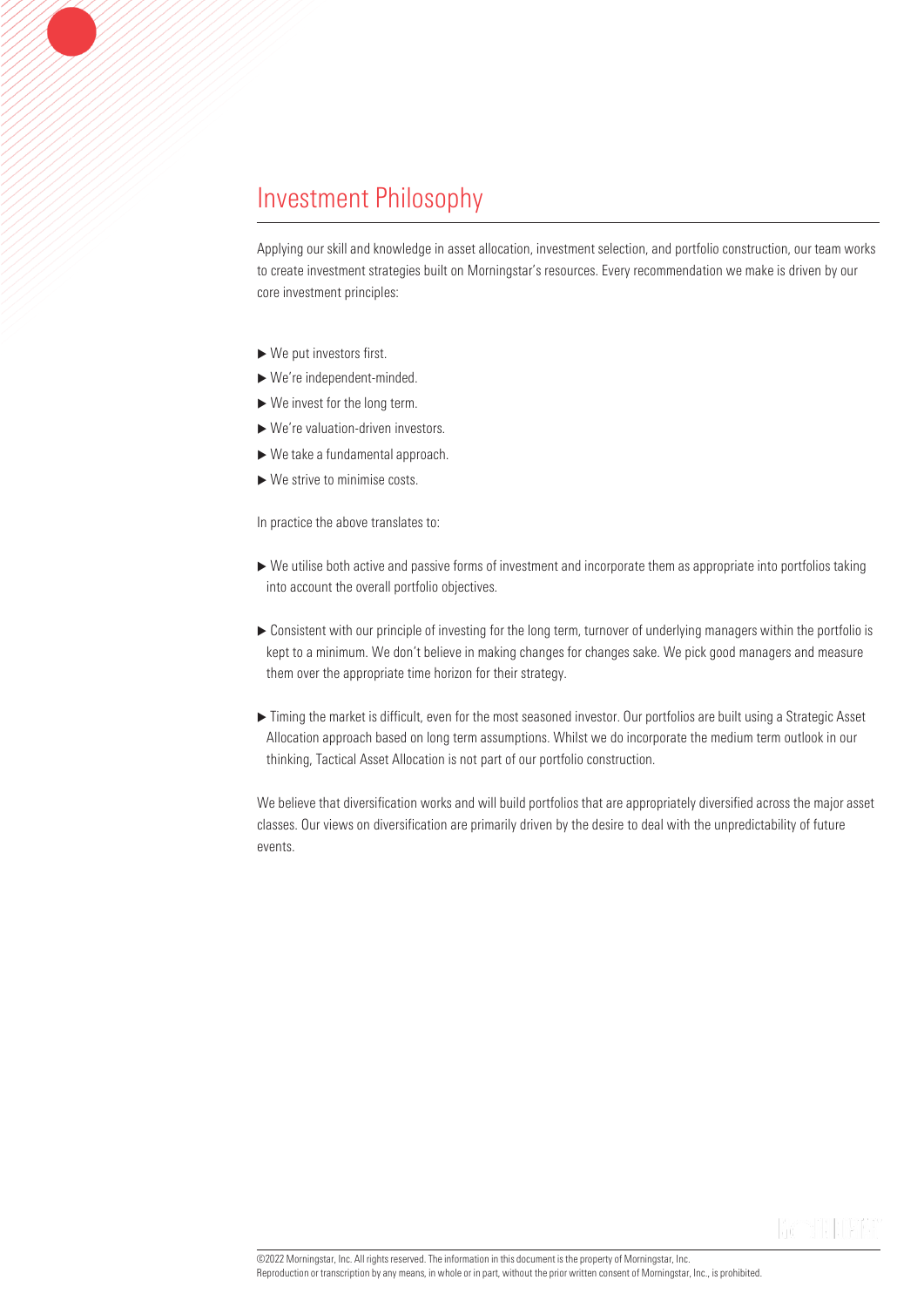### Portfolio Construction Process



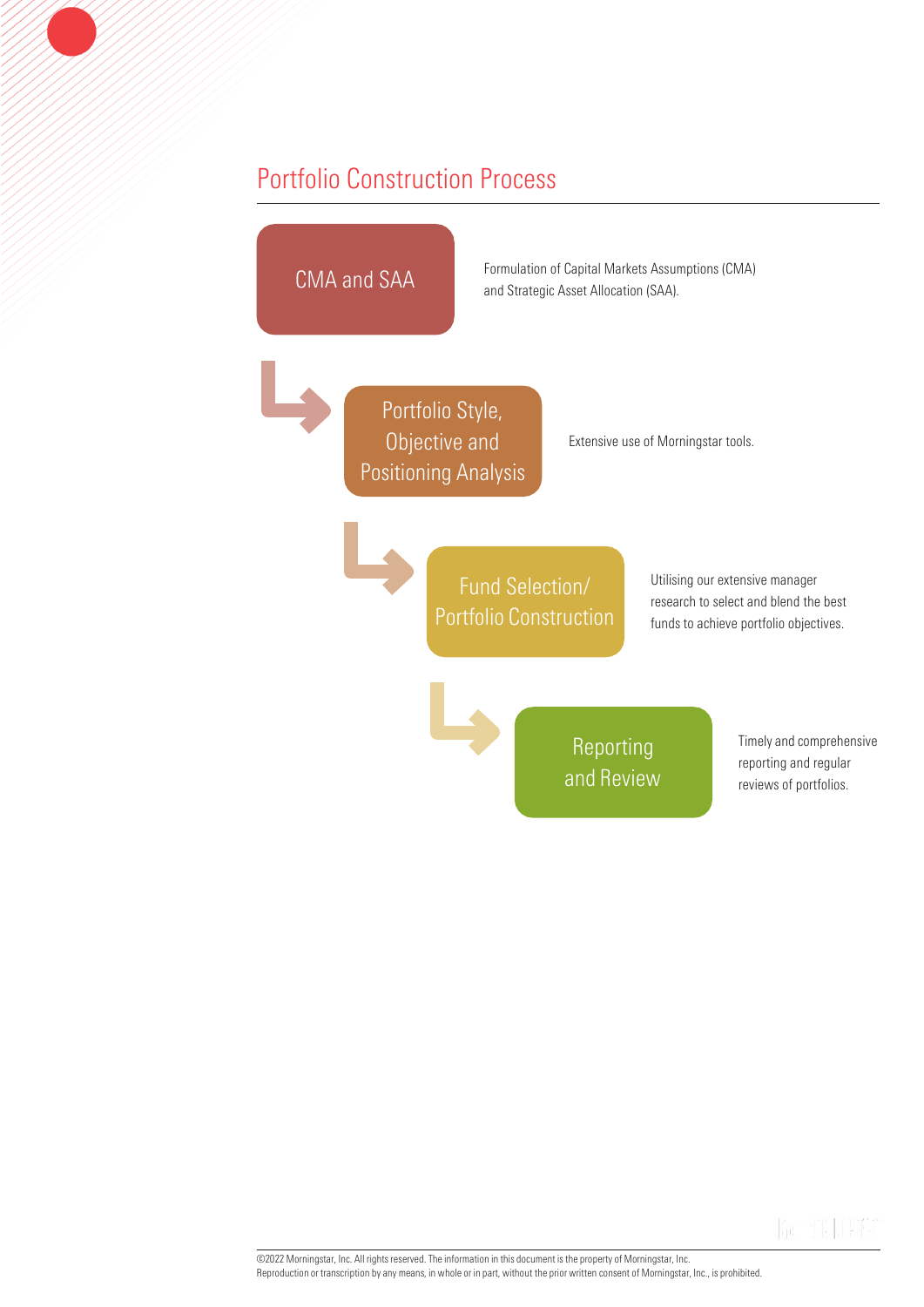### Capital Market Assumptions (CMA) and Strategic Asset Allocation (SAA)

We periodically reassess our long-term SAA and aim to create robust SAAs that are well-positioned to deal with a wide range of possible future outcomes in global investment markets. We adhere to the principle of diversification when formulating the asset allocations of portfolios catering to diverse investor risk tolerances.

We use a supply-side building-block approach to forecast equity returns. First introduced by Diermeier, Ibbotson, and Siegel (1984), and later adapted to stocks by Ibbotson and Chen (2003), the supply-side model is based on the idea that equity returns can be decomposed into underlying economic and corporate fundamentals. Fixed interest returns are derived using a similar approach based on expectations for cash rates, inflation and credit spreads. Standard deviation and correlation assumptions are also not solely a function of historical outcomes. The approach considers common market and economic factors driving returns and relationships.

CMAs refer to the long term (in this case 20 years). It is possible that fluctuations in markets may move outcomes away from the base case strategic assumptions, particularly during the short to medium term.

Morningstar's CMAs are used as inputs into the portfolio construction process to find the combination of assets with the highest expected returns for a given level of risk. Morningstar uses both mean variance optimisation (MVO) with constraints to asset classes and a Monte Carlo simulation create diverse portfolios. A second optimisation is then done that uses a different measure of risk – known as Conditional Value at Risk (CVaR). This is done as investors tend to be more concerned with significant losses (i.e. downside risk) than the standard deviation of returns. CVaR provides a better downside risk measure by computing the probability weighted average loss during adverse times. The second reason is that CVaR can take into account the reality that almost all asset classes and portfolios have returns that aren't normally distributed.

An additional qualitative overlay is then applied to account for elements that are not otherwise factored into a purely mathematical process. Considerations include increasing the allocation to diversifying assets for Australian investors (such as Australian bonds) and imposing lower and upper boundaries to stop any single asset class receiving an immaterial or excessive allocation.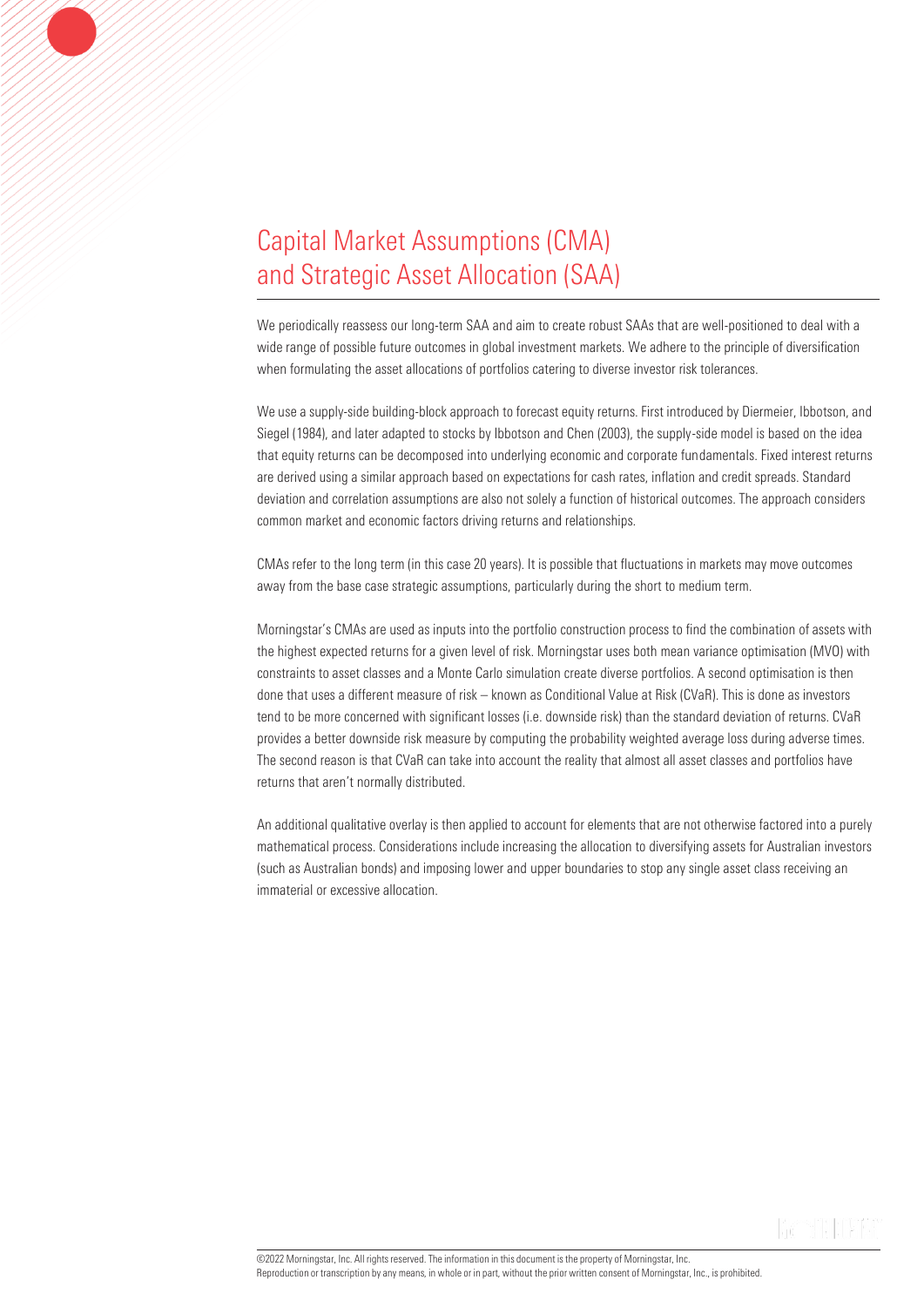### Capital Market Assumptions (CMA) and Strategic Asset Allocation (SAA)

#### Table 1: Asset Class Long Term Return and Risk Assumptions

| <b>Asset Classes</b>              | <b>Expected Return</b> | <b>Standard Deviation</b> |
|-----------------------------------|------------------------|---------------------------|
|                                   | % p.a.                 | % p.a.                    |
| Australian Equity*                | 7.90%                  | 15.50%                    |
| International Equity (45% Hedged) | 6.75%                  | 13.00%                    |
| Australian Listed Property        | 6.85%                  | 17.00%                    |
| International Listed Property     | 7.00%                  | 17.00%                    |
| Global Infrastructure             | 7.00%                  | 13.50%                    |
| Australian Fixed Interest         | 2.00%                  | 4.25%                     |
| International Fixed Interest      | 2.25%                  | 4.00%                     |
| Cash                              | 1.75%                  | 1.75%                     |

\*Return expectations for Australian Equities incorporate franking credits.

#### Table 2: Asset Class Correlation Assumptions

| <b>Correlation</b>                  |      | $\mathbf{2}$ | -3   | $\overline{4}$ | 5 <sup>1</sup> | -6   | $\overline{1}$ | 18,  |
|-------------------------------------|------|--------------|------|----------------|----------------|------|----------------|------|
| 1 Australian Equity                 | 00.1 | 0.69         | 0.66 | 0.68           | 0.69           | 0.03 | 0.06           | 0.01 |
| 2 International Equity (45% Hedged) | 0.69 | 1.00         | 0.54 | 0.65           | 0.66           | 0.01 | 0.04           | 0.00 |
| 3 Australian Listed Property        | 0.66 | 0.54         | 1.00 | 0.74           | 0.73           | 0.14 | 0.17           | 0.02 |
| 4 International Listed Property     | 0.68 | 0.65         | 0.74 | 1.00           | 0.78           | 0.12 | 0.21           | 0.04 |
| 5 Global Infrastructure             | 0.69 | 0.66         | 0.73 | 0.78           | 1.00           | 0.13 | 0.19           | 0.05 |
| 6 Australian Fixed Interest         | 0.03 | 0.01         | 0.14 | 0.12           | 0.13           | 1.00 | 0.69           | 0.21 |
| 7 International Fixed Interest      | 0.06 | 0.04         | 0.17 | 0.21           | 0.19           | 0.69 | 1.00           | 0.14 |
| 8 Cash                              | 0.01 | 0.00         | 0.02 | 0.04           | 0.05           | 0.21 | 0.14           | 1.00 |

#### Table 3: Risk and Return metrics of Morningstar managed account portfolios

|                                                               | <b>Defensive</b> | <b>Conservative</b>  | <b>Moderate</b>      | <b>Balanced</b>   | Growth             | <b>High Growth</b> |
|---------------------------------------------------------------|------------------|----------------------|----------------------|-------------------|--------------------|--------------------|
| Expected Return                                               | 2.77%            | 3.57%                | 4.63%                | 5.14%             | 5.67%              | 6.70%              |
| <b>Standard Deviation</b>                                     | 3.07%            | 4.41%                | 6.66%                | 7.80%             | 9.01%              | 11.49%             |
| Chance of Achieving Loss over 1 Year                          | 18.33%           | 20.94%               | 24.33%               | 25.48%            | 26.47%             | 27.98%             |
| Magnitude of negative return over 1 yr (3 Standard Deviation) | $-6.44%$         | $-9.67%$             | $-15.35%$            | $-18.26%$         | $-21.37\%$         | $-27.76%$          |
| Expected Number of Negative Years in 20                       | 3.67             | 4.19                 | 4.87                 | 5.10              | 5.29               | 5.55               |
| Time Horizon                                                  | 3                | 3 <sup>°</sup>       | 5                    | 6                 |                    | 9                  |
| Prob of Negative Return over Timeframe                        | 5.90%            | 8.07%                | 5.99%                | 5.32%             | 4.80%              | 4.00%              |
| Expected Range of Returns over 1 year at 3 St Dev             | $-6.4\%$ to 12%  | $-9.7\%$ to 16.8%    | 15.3% to 24.6%       | -18.3% to 28.6%   | $-21.4\%$ to 32.7% | -27,8% to 41,2%    |
| Expected Range of Returns over 1 year at 1.5 St Dev           | $-1.8\%$ to 7.4% | $-3.1\%$ to $10.2\%$ | $-5.4\%$ to $14.6\%$ | $-6.6\%$ to 16.8% | -7.8% to 19.2%     | $-10.5\%$ to 23.9% |

©2022 Morningstar, Inc. All rights reserved. The information in this document is the property of Morningstar, Inc.

Reproduction or transcription by any means, in whole or in part, without the prior written consent of Morningstar, Inc., is prohibited.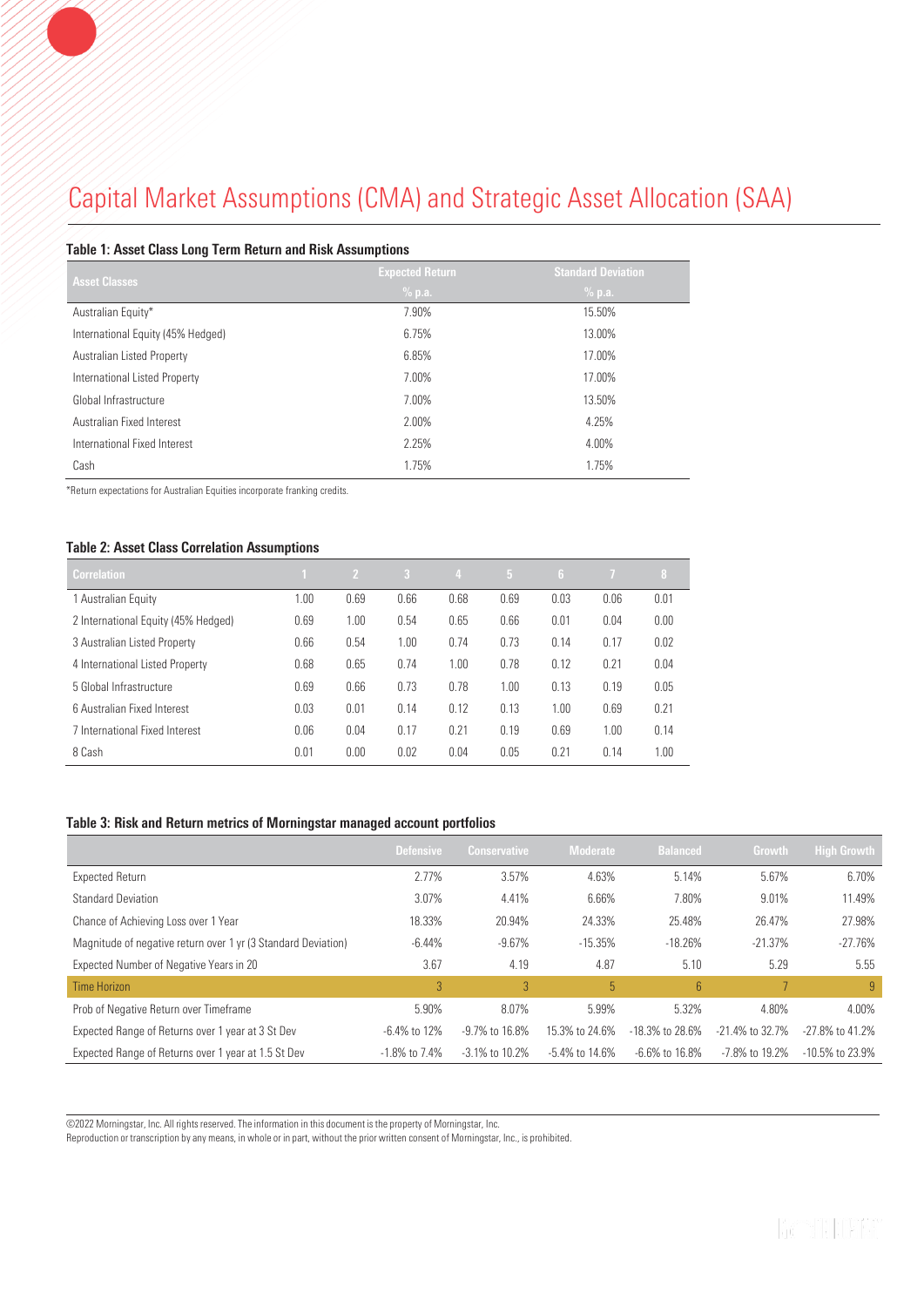### Current Strategic Asset Allocation views

- $\triangleright$  We prefer global equities over domestic equities: While Australian equities do have slightly higher return forecasts in our capital market assumptions, international equities are forecast to have significantly lower risk and offers superior risk adjusted returns. International equities are also attractive as they provide more diversified sector exposure as opposed to Australian equities which has significant concentration in the financial services sector.
- $\triangleright$  We prefer domestic bonds over global bonds: This view is designed to improve the fundamental diversification of the risk profiles. The implementation of a home country bias into the long-term asset mix for bonds recognises the importance of Australian Fixed Interest to local investors. This is because the asset class can potentially provide a hedge against a local economic downturn (assuming it has been bought at the right price).
- ▶ Cash allocation: The proposed cash levels are a view of capital preservation over capital growth and is a reflection of the current opportunity set across markets.
- **Property and Infrastructure:** Exposure within the yield driven growth assets is being reshaped in favour of infrastructure at the expense of listed property. The rationale being to broaden out and diversify the return drivers across the infrastructure sub-industries. Examples of infrastructure assets include airports, pipelines, ports, railroads, telecommunications infrastructure, toll roads and other utilities (e.g. power). Global listed property remains the favoured asset class within the Real Estate Investment Trust (REIT) complex on account of the more diversified and deeper opportunity set as compared to Australian REITs.
- $\triangleright$  Alternatives strategies: The value of an alternative strategy to a portfolio is made on a case by case basis. Though some offer an attractive exposure to a diverse range of alternative investments and potentially improving the consistency of returns, we consider the options currently available not to be suitable for the Morningstar CFS FC Managed Accounts due to the low confidence we have in underlying strategies delivering worthwhile risk adjusted returns. And there are alternatives across other asset classes that can play a similar role.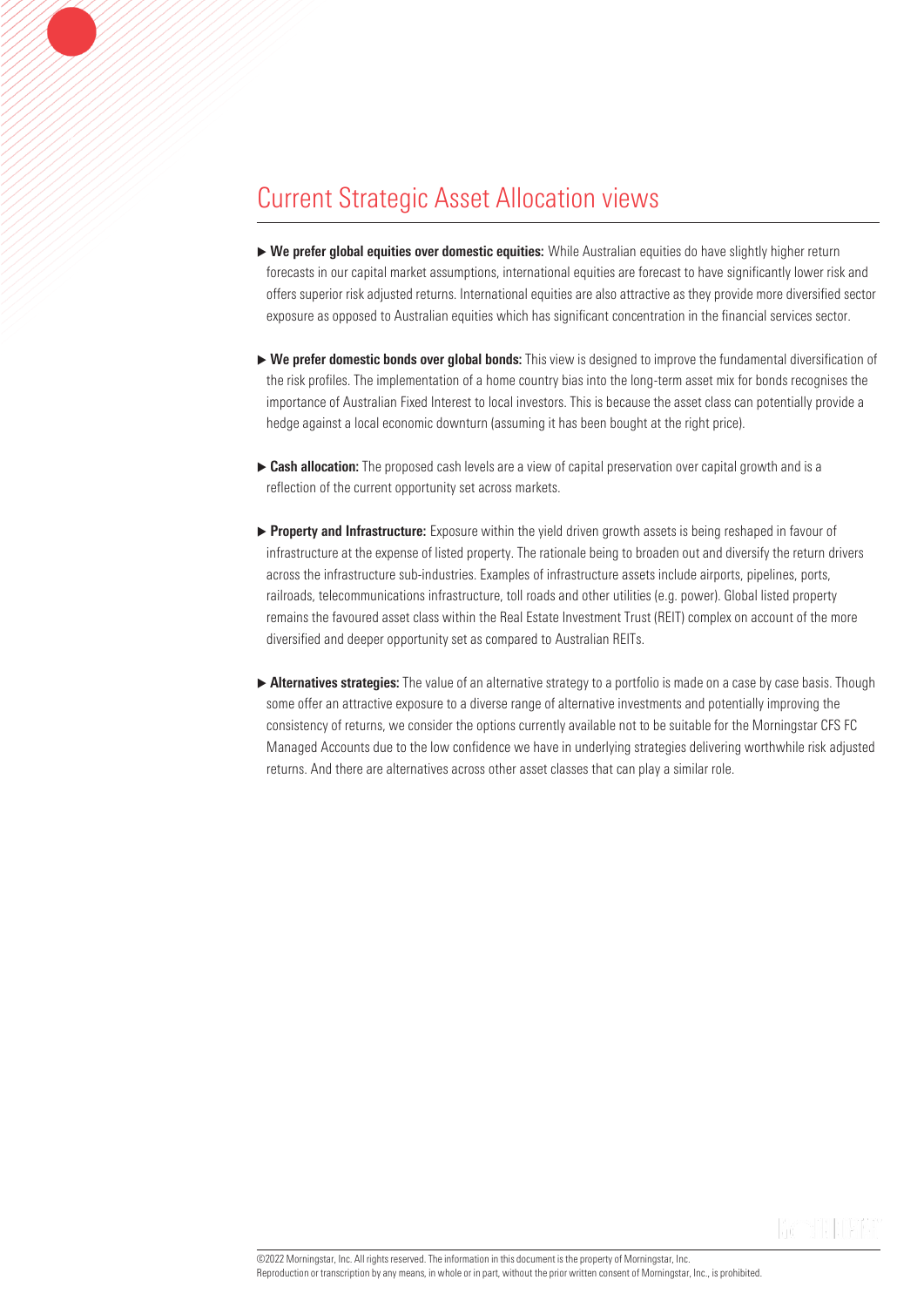Morningstar CFS FC Managed Portfolios represent our highest conviction, best ideas portfolios across the SAA profiles ofDefensive, Conservative, Moderate, Balanced, Growth and High Growth.

The investment objective of the portfolios is to outperform their Morningstar Category Average benchmark over the appropriate time horizon for each portfolio.

The Morningstar CFS FC Managed Portfolios encapsulate active management across all asset classes. Underlying managersare chosen taking in to account their Morningstar's Analyst Rating and the role the fund brings from a portfolio construction perspective. On a post fee basis we anticipate these managers can add value over the investment cycle.A key element of picking active managers within these portfolios is the ability to protect the portfolio in down marketperiods. A key thesis is that we anticipate the portfolios will likely lag in strong up markets but better protect in downmarkets. This is a trade-off we believe will serve investors over the long term.

Funds included in the Morningstar CFS FC Managed Accounts.

#### Cash and Fixed Interest

- $\triangleright$  First Sentier Wholesale Strategic Cash: Given the low rates available for cash options we have an 'enhanced'cash option noting that the portfolio consists of high quality money market securities (including asset backed securities), with predominantly short maturities, to achieve a very stable income stream.
- ▶ Pimco Wholesale Global Bond: Rated *Gold*. Our best pick in the global bond category. An experienced portfolio management team backed by Pimco's diligent and deeply resourced team. This benchmark-aware portfolio primarily holds investment-grade government and corporate bonds in developed markets, venturing into high yield, inflationlinked bonds, and securitised and emerging-markets debt when opportunities emerge making it an excellent choice as the anchor for global bonds.
- ▶ Colchester Wholesale Global Government Bond: Rated *Silver*. This strategy is heavily focused on sovereign bonds across both developed and emerging markets. An experienced team that has concentrated on sovereign bond investing for many years is attractive and this exposure is should provide the portfolios with the equity market diversification required.
- Schroder Wholesale Absolute Return Income: Rated *Bronze*. Flexible bond investing giving credit exposure witha careful eye on risk. Australian and global investment-grade credit is the backbone of this strategy, with cash another significant component.
- Pimco Wholesale Australian Bond: Rated *Gold*. Our pick for core Australian Bond exposure. Investing in Australiancash, government, semi-government, and corporate securities, much like the index. However, it can invest up to 30% offshore and take currency bets which adds some differentiation to their peers. A skilled local team supported by the firm's global expertise and insights.
- Perpetual Wholesale Diversified Income: Rated *Bronze*. A consistent time-tested process led by a stable team of seasoned investors. The portfolio typically consists a core element, representing liquid investment-grade securities, and a plus element, consisting of higher-yielding, less liquid, lower-credit-quality assets. The team has shown skill in balancing these elements, with the core bucket typically representing 90% of the portfolio.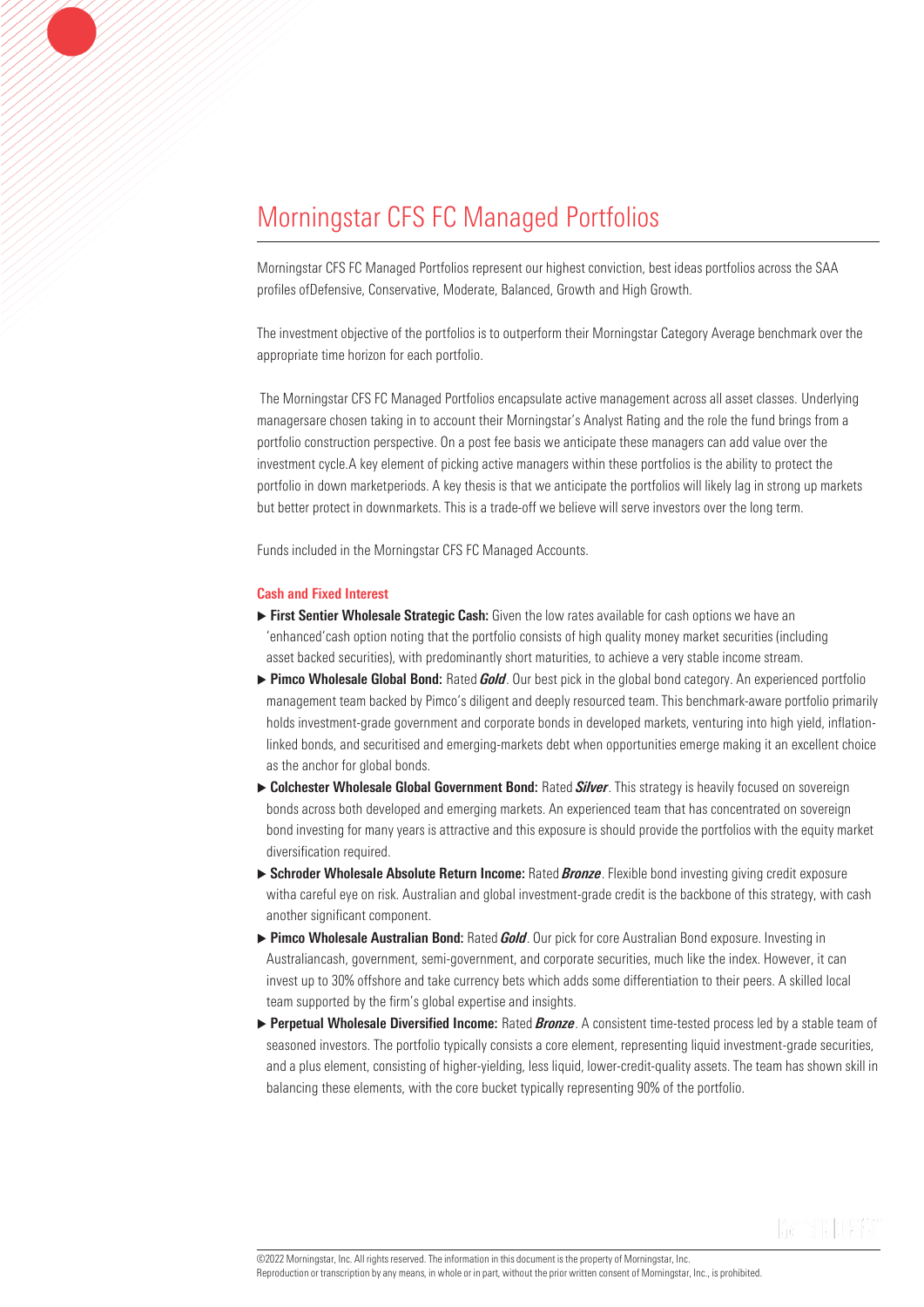#### Australian Equities

- Fidelity Wholesale Australian Equities: Rated *Gold*. Our preferred core Australian equity allocation. An outstanding portfolio manager with a thoughtful investment process and well structured portfolio methodology sets this strategy consistently ahead of competitors.
- Schroder Wholesale Australian Equity: Rated *Gold*. Experienced portfolio managers with an impressive research team. Stability, reliability and dependability are the hallmarks of the team, process and strategy. Another quality core Australian equity allocation with a portfolio that is value-oriented.
- ▶ Investors Mutual Wholesale Australian Share: Rated *Gold*. Our preferred value strategy. Notwithstanding the challenges of value investing we believe that allocation to this style of investing still has merits. One of the hallmarks of this strategy is downside protection. A team of talented investors with a rigorous process that is best position to capture the value premium.
- First Sentier Wholesale Australian Small Companies: Rated *Silver*. An exceptional team and strong process make this one of our favourites for small cap Australian equity exposure. The team has remained remarkably stable and consistently produced strong outcomes off the back of insightful differentiated research, which we believe will continue.

#### Global Equities

- ▶ Magellan Wholesale Global Share Hedged: Rated *Gold*. Allocating to the hedged version to take into out our overall SAA and CMA views. A thoughtful balance between high-quality growth stocks and lower-volatility defensive names make this one of our standout global equity managers.
- ▶ MFS Wholesale Global Equity: Rated *Gold*. Another one of our long standing favourites and coupled with Magellan forming the core of our global equity exposure. A long standing sustainable growth-oriented approach executed by expert personnel. Its focus on stock level analysis is straightforward, emphasising companies that can grow their earnings consistently over a business cycle.
- Platinum Wholesale International: Rated *Bronze*. A diversifier to the core of Magellan and MFS. Platinum's thorough research process includes active currency management and short-selling. The portfolio is benchmark unaware and can contain meaningful sector and regional tilts. Typically a greater Asia focus over the more US focused portfolios of MFS and Magellan.
- FirstChoice Wholesale Emerging Markets: Rated *Neutral*. Allocating to a single sector multi-manager option to gain access to a dedicated emerging market exposure across the more growth oriented portfolios. We believe that emerging markets can act as a diversifier and additional source of returns. An experienced team oversees a number of quality emerging market managers.

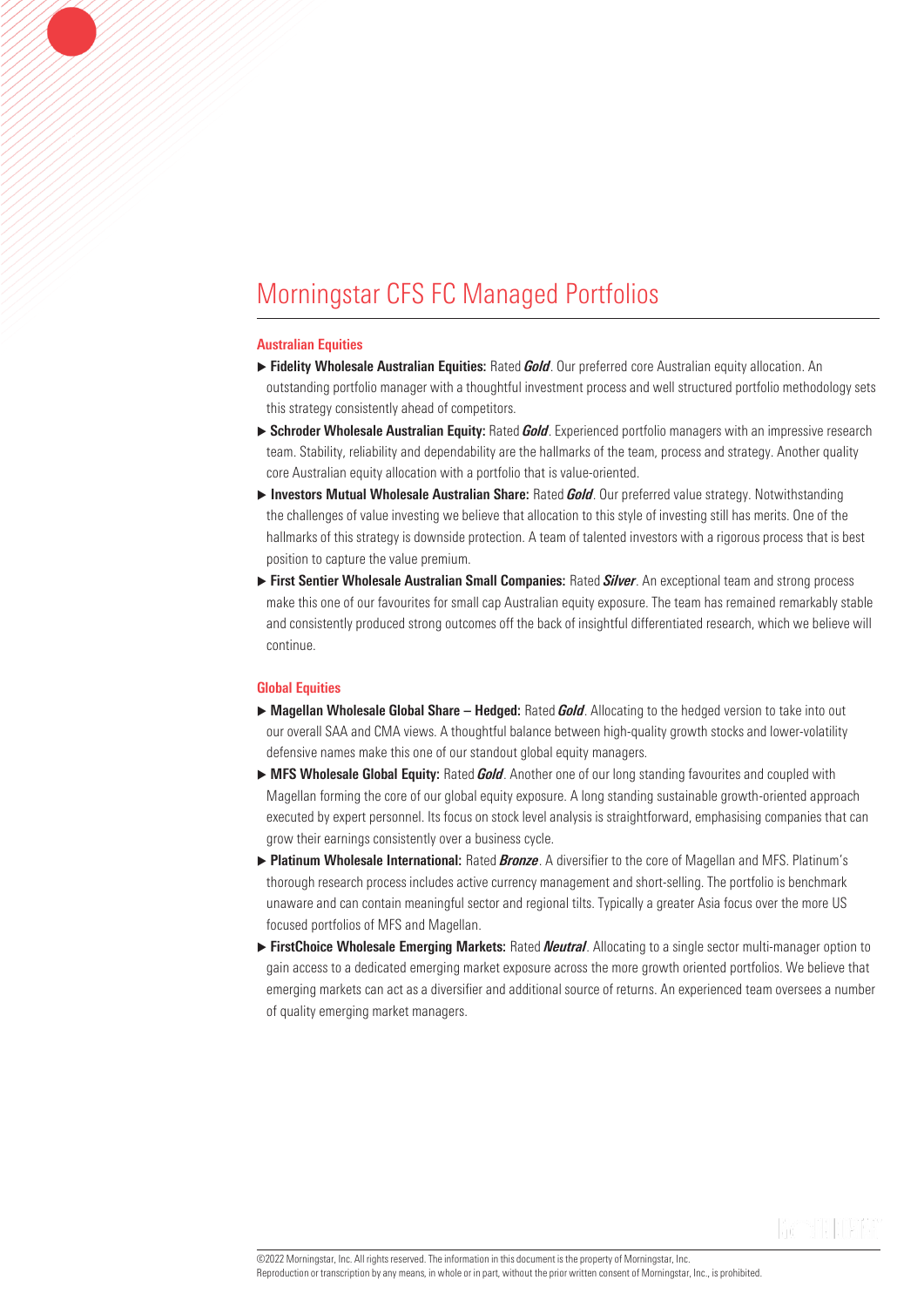#### Property and Infrastructure

- ► FirstChoice Wholesale Global Property Securities: Rated *Neutral*. Allocating to a single sector multi-manager option to gain access to global property exposure. A number of quality underlying managers, including one of our favourites make this an efficient means of gaining access to the asset class.
- Magellan Wholesale Infrastructure Fund: Rated *Silver*. An experienced team run a conservative, patient yet detailed process meaning that it's one of our top idea in infrastructure sector. And it has the runs on the board to prove it with long running returns coming with extremely low risk metrics.
- Ironbark Wholesale Property Securities: Rated *Silver*. A differentiated approach and tight-knit team make this our choice for an actively managed AREIT exposure that can deliver incremental returns above the benchmark.

### Morningstar CFS FC Managed Portfolios

| <b>Portfolio</b>         | <b>Benchmark</b>                                                                                         | Fee<br>(Superannuation) | Fee<br>(Pension) |
|--------------------------|----------------------------------------------------------------------------------------------------------|-------------------------|------------------|
| Morningstar Defensive    | Morningstar Category<br>Average - Australia Fund Multisector<br>Conservative                             | 0.83%                   | 0.83%            |
| Morningstar Conservative | Morningstar Category Average -<br>Australia Fund Multisector Moderate                                    | 0.93%                   | 0.93%            |
| Morningstar Moderate     | Morningstar Category Average -<br>Australia Fund Multisector Balanced                                    | 1.11%                   | 1.11%            |
| Morningstar Balanced     | Morningstar Category Average -<br>Australia Fund Multisector 50%<br>Balanced/50% Growth Category Average | 1.16%                   | 1.15%            |
| Morningstar Growth       | Morningstar Category Average -<br>Australia Fund Multisector Growth                                      | 1.22%                   | 1.22%            |
| Morningstar High Growth  | Morningstar Category Average -<br>Australia Fund Multisector Aggressive                                  | 1.33%                   | 1.33%            |

Fees include: administration fees and costs, investment fees and costs, estimated performance fees (where applicable) as per the CSFirstChoice Wholesale Personal Super and Pension PDS dated 13 December 2021.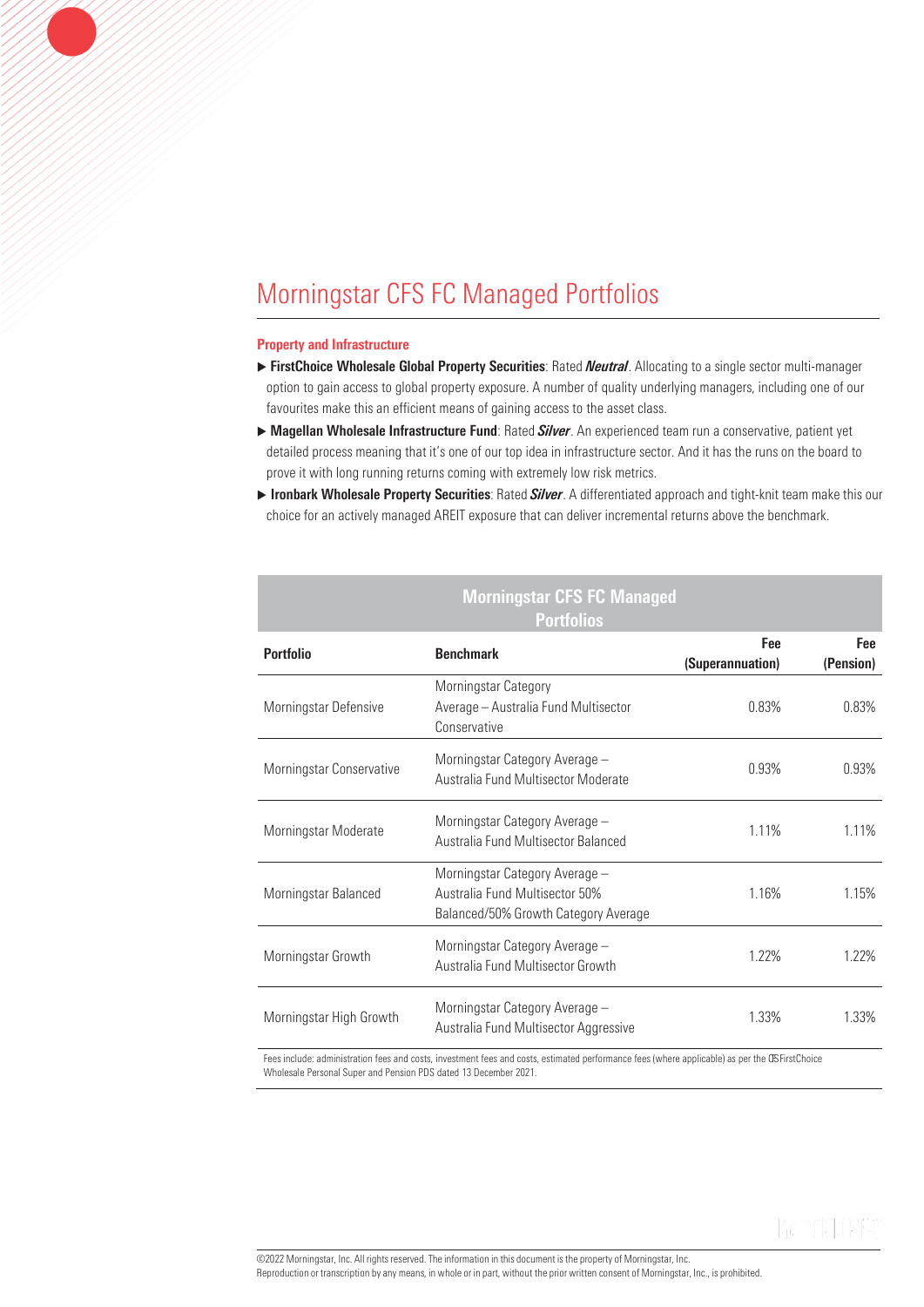| <b>Fund</b>                                        | <b>Morningstar</b><br><b>Defensive</b> | <b>Morningstar</b><br><b>Conservative</b> | <b>Morningstar</b><br><b>Moderate</b> | <b>Morningstar</b><br><b>Balanced</b> | <b>Morningstar</b><br>Growth | <b>Morningstar</b><br><b>High Growth</b> |
|----------------------------------------------------|----------------------------------------|-------------------------------------------|---------------------------------------|---------------------------------------|------------------------------|------------------------------------------|
|                                                    | <b>Target</b>                          | <b>Target</b>                             | <b>Target</b>                         | <b>Target</b>                         | <b>Target</b>                | <b>Target</b>                            |
|                                                    | <b>Allocations</b>                     | <b>Allocations</b>                        | <b>Allocations</b>                    | <b>Allocations</b>                    | <b>Allocations</b>           | <b>Allocations</b>                       |
|                                                    |                                        |                                           |                                       |                                       |                              |                                          |
| Cash                                               | 28%                                    | 22%                                       | 11%                                   | 10%                                   | 4%                           | 2%                                       |
| First Sentier Wholesale Strategic Cash             | 28%                                    | 22%                                       | 11%                                   | 10%                                   | 4%                           | 2%                                       |
| <b>Fixed Interest</b>                              | 57%                                    | 48%                                       | 39%                                   | 30%                                   | 26%                          | 8%                                       |
| Pimco Wholesale Global Bond                        | 12%                                    | 10%                                       | 8%                                    | 7%                                    | 6%                           | 4%                                       |
| Colchester Wholesale Global Government Bond        | 7%                                     | 6%                                        | 5%                                    | 4%                                    | 3%                           |                                          |
| Schroder Wholesale Absolute Return Income          | 11%                                    | $9\%$                                     | 8%                                    | $5%$                                  | $5%$                         |                                          |
| Pimco Wholesale Australian Bond                    | 17%                                    | 14%                                       | 11%                                   | $9\%$                                 | 8%                           | 4%                                       |
| Perpetual Wholesale Diversified Income             | 10%                                    | 9%                                        | 7%                                    | $5%$                                  | 4%                           |                                          |
|                                                    |                                        |                                           |                                       |                                       |                              |                                          |
| <b>Australian Equities</b>                         | $5\%$                                  | 11%                                       | 19%                                   | 23%                                   | 26%                          | 34%                                      |
| Fidelity Wholesale Australian Equities             | 5%                                     | 6%                                        | 7%                                    | $9\%$                                 | 10%                          | 11%                                      |
| Schroder Wholesale Australian Equity               |                                        | 5%                                        | 7%                                    | 8%                                    | 9%                           | 11%                                      |
| Investors Mutual Wholesale Australian Share        |                                        |                                           | 5%                                    | 6%                                    | 7%                           | 7%                                       |
| First Sentier Wholesale Australian Small Companies |                                        |                                           |                                       |                                       |                              | 5%                                       |
|                                                    |                                        |                                           |                                       |                                       |                              |                                          |
| <b>International Equities</b>                      | 7%                                     | 13%                                       | 22%                                   | 29%                                   | 32%                          | 41%                                      |
| Magellan Wholesale Global Share - Hedged*          | 4%                                     | 7%                                        | 8%                                    | 8%                                    | 8%                           | 10%                                      |
| MFS Wholesale Global Equity                        | 3%                                     | 6%                                        | 8%                                    | 11%                                   | 11%                          | 13%                                      |
| Platinum Wholesale International                   |                                        |                                           | $6\%$                                 | 7%                                    | 7%                           | 10%                                      |
| FirstChoice Wholesale Emerging Markets             |                                        |                                           |                                       | 3%                                    | 6%                           | 8%                                       |
| <b>Property and Infrastructure</b>                 | 3%                                     | 6%                                        | 9%                                    | 8%                                    | 12%                          | 15%                                      |
| FirstChoice Wholesale Global Property Securities   |                                        | 3%                                        | 4%                                    | 3%                                    | 3%                           | 5%                                       |
| Magellan Wholesale Infrastructure*                 | 3%                                     | 3%                                        | 5%                                    | $5%$                                  | 6%                           | 7%                                       |
| Ironbark Wholesale Property Securities             |                                        |                                           |                                       |                                       | 3%                           | 3%                                       |
|                                                    |                                        |                                           |                                       |                                       |                              |                                          |
| <b>Total Growth</b>                                | 15%                                    | 30%                                       | 50%                                   | 60%                                   | 70%                          | 90%                                      |
| <b>Total Defensive</b>                             | 85%                                    | 70%                                       | 50%                                   | 40%                                   | 30%                          | 10%                                      |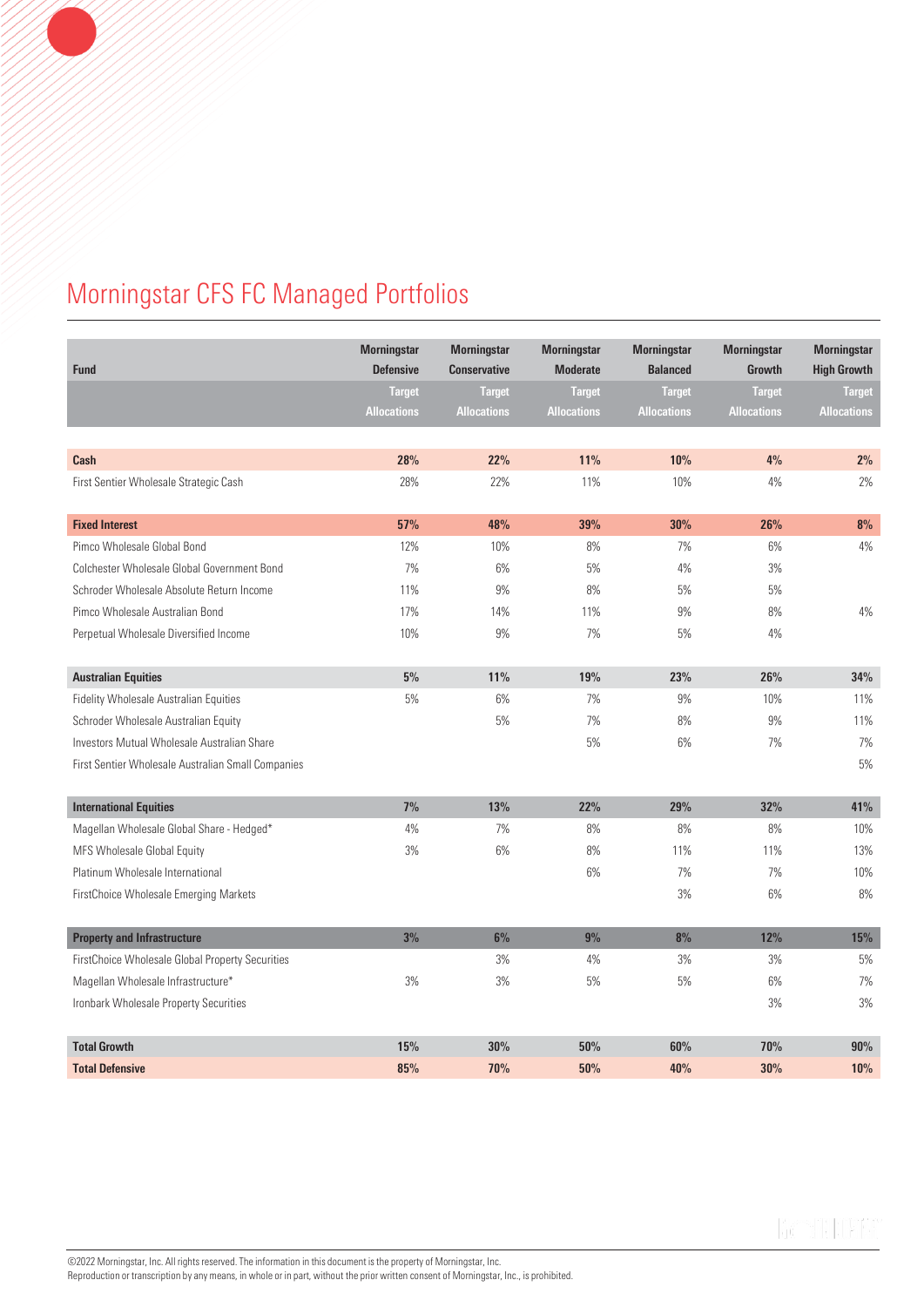| Fund                                               | <b>FirstChoice Wholesale Personal Super</b> | <b>FirstChoice Wholesale Pension</b> |
|----------------------------------------------------|---------------------------------------------|--------------------------------------|
|                                                    | <b>APIR</b>                                 | <b>APIR</b>                          |
| First Sentier Wholesale Strategic Cash             | <b>FSF0610AU</b>                            | <b>FSF0538AU</b>                     |
| Pimco Wholesale Global Bond                        | <b>FSF1393AU</b>                            | <b>FSF1399AU</b>                     |
| Colchester Wholesale Global Government Bond        | <b>FSF6700AU</b>                            | <b>FSF7004AU</b>                     |
| Schroder Wholesale Absolute Return Income          | <b>FSF0649AU</b>                            | <b>FSF0577AU</b>                     |
| Pimco Wholesale Australian Bond                    | <b>FSF0617AU</b>                            | <b>FSF0544AU</b>                     |
| Perpetual Wholesale Diversified Income             | <b>FSF1256AU</b>                            | <b>FSF1250AU</b>                     |
| Fidelity Wholesale Australian Equities             | <b>FSF0833AU</b>                            | <b>FSF0827AU</b>                     |
| Schroder Wholesale Australian Equity               | <b>FSF0588AU</b>                            | <b>FSF0520AU</b>                     |
| Investors Mutual Wholesale Australian Share        | <b>FSF0592AU</b>                            | <b>FSF0524AU</b>                     |
| First Sentier Wholesale Australian Small Companies | <b>FSF0646AU</b>                            | <b>FSF0573AU</b>                     |
| Magellan Wholesale Global Share - Hedged*          | <b>FSF1788AU</b>                            | <b>FSF1796AU</b>                     |
| MFS Wholesale Global Equity                        | <b>FSF0625AU</b>                            | <b>FSF0552AU</b>                     |
| Platinum Wholesale International                   | <b>FSF0648AU</b>                            | <b>FSF0576AU</b>                     |
| FirstChoice Wholesale Emerging Markets             | <b>FSF1007AU</b>                            | <b>FSF1002AU</b>                     |
| FirstChoice Wholesale Global Property Securities   | FSF0776AU                                   | <b>FSF0763AU</b>                     |
| Magellan Wholesale Infrastructure*                 | <b>FSF1790AU</b>                            | <b>FSF1798AU</b>                     |
| Ironbark Wholesale Property Securities             | <b>FSF0640AU</b>                            | <b>FSF0567AU</b>                     |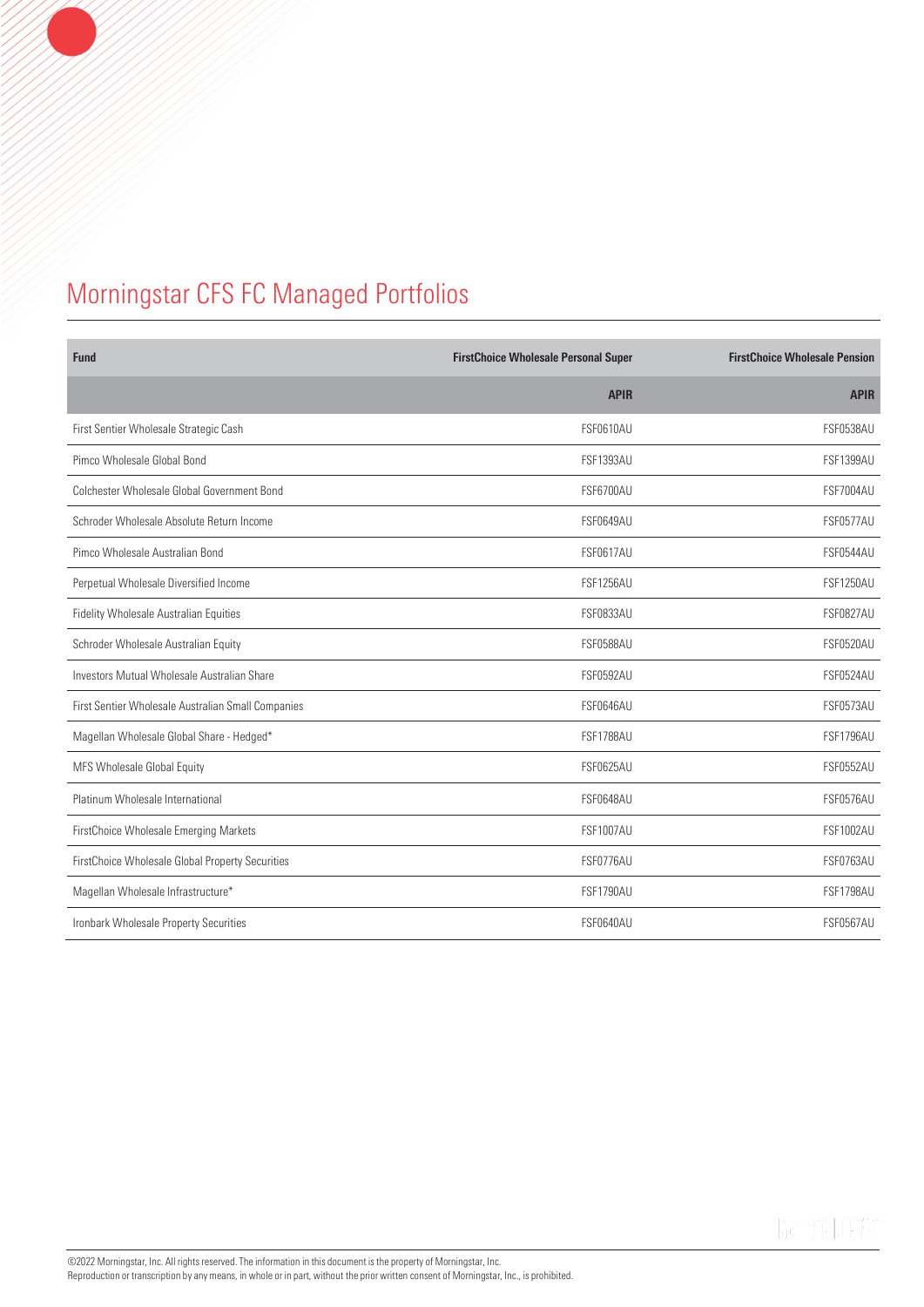Morningstar CFS FC Core Managed Account portfolios represent a cost conscious blend of active and passive strategies acrossthe SAA profiles of Defensive, Conservative, Moderate, Balanced, Growth and High Growth.

The investment objective of the portfolios is to outperform their Morningstar Category Average benchmark over the appropriate time horizon for each portfolio.

The Morningstar CFS FC Core Managed Account Portfolios are based on a principle of core and satellite portfolio construction. Passive strategies are used to gain cost effective exposure to the underlying asset class. The extensive use ofpassive strategies does mean that the portfolios are susceptible to performing in line with the market, particularly falling markets. Active strategies compliment this exposure by seeking to add additional return sources above the market return and can bring limited protection in falling markets. Underlying managers arechosen taking in to account their Morningstar's Analyst Rating and the role the fund brings from a portfolio construction perspective.

Funds included in the Morningstar CFS FC Core Managed Account Portfolios:

#### Cash and Fixed Interest

- $\triangleright$  First Sentier Wholesale Strategic Cash: Given the low rates available for cash options we have an 'enhanced' cash option noting that the portfolio consists of high quality money market securities including asset backed securities), with predominantly short maturities, to achieve a very stable income stream.
- ▶ Colonial First Sate Wholesale Index Global Bond: Low cost, efficient core access to global bonds. CFS utilising the expertise of State Street Global Advisors as the underlying manager for this option.
- Colchester Wholesale Global Government Bond: Rated *Silver*. This strategy is heavily focused on sovereign bonds across both developed and emerging markets. An experienced team that has concentrated on sovereign bond investing for many years is attractive and this exposure is should provide the portfolios with the equity market diversification required.
- Schroder Wholesale Absolute Return Income: Rated *Bronze*. Flexible bond investing giving credit exposure witha careful eye on risk. Australian and global investment-grade credit is the backbone of this strategy, with cash another significant component.
- ▶ Colonial First State Wholesale Index Australian Bond: Low cost, efficient core exposure to Australian Bond benchmark. CFS utilising the expertise of First Sentier Investors for this strategy.
- ▶ Perpetual Wholesale Diversified Income: Rated *Bronze*. A consistent time-tested process led by a stable team of seasoned investors. The portfolio typically consists a core element, representing liquid investment-grade securities, and a plus element, consisting of higher-yielding, less liquid, lower-credit-quality assets. The team has shown skill in balancing these elements, with the core bucket typically representing 90% of the portfolio.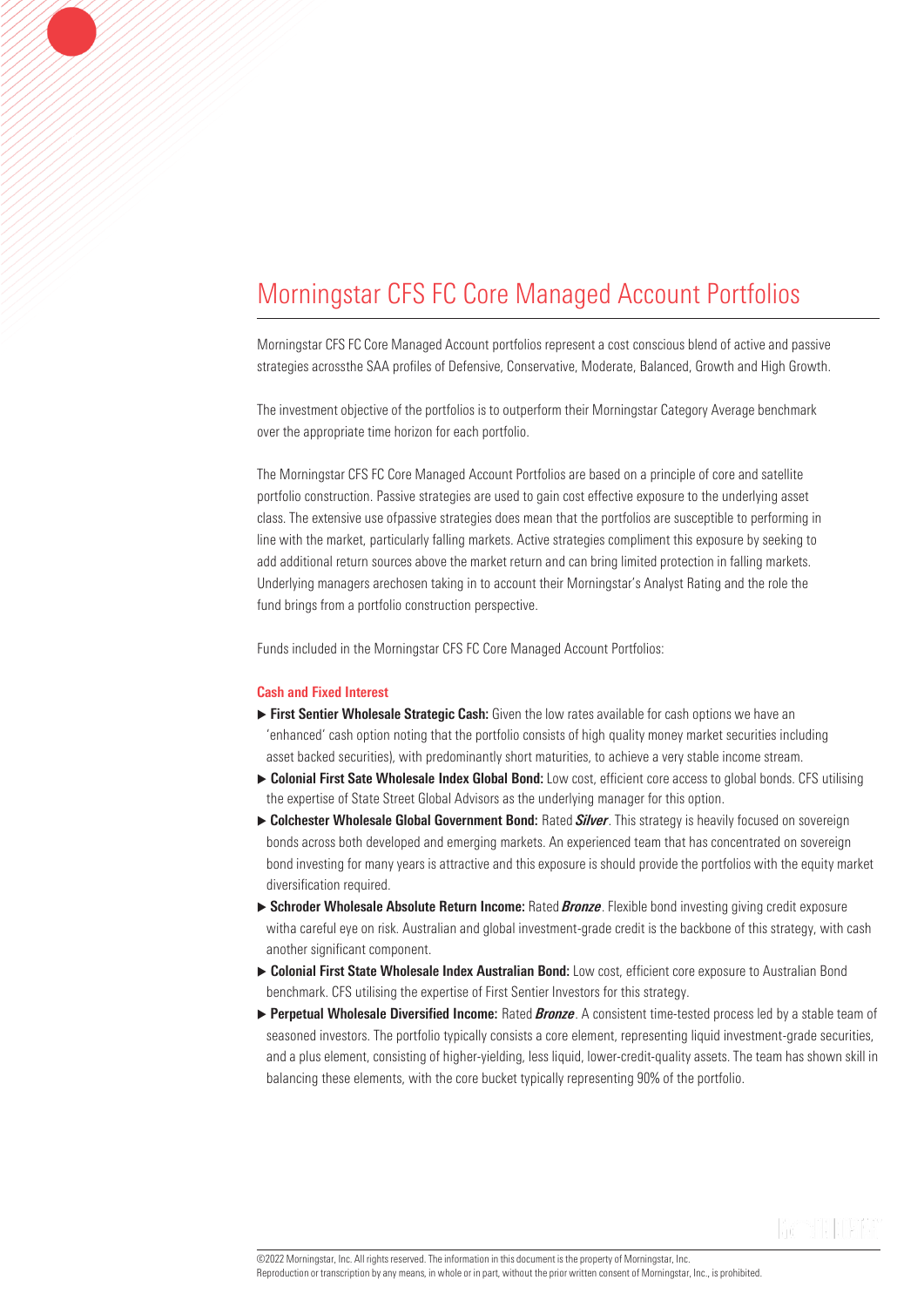#### Australian Equities

- ▶ Colonial First State Wholesale Index Australian Share: Low cost, efficient core exposure to Australian Bondbenchmark. CFS utilising the expertise of First Sentier Investors for this strategy.
- **Fidelity Wholesale Australian Equities:** Rated *Gold*. Our preferred core Australian equity allocation. An outstanding portfolio manager with a thoughtful investment process and well structured portfolio methodology sets this strategy consistently ahead of competitors.
- Realindex Wholesale Australian Share: Rated *Bronze*. Bringing a value-tiled systematic exposure to Australianl equites at a reasonable price. Realindex uses a long standing factor based approach, first commercialised by USbased Research Affiliates, to uncover undervalued stocks. Realindex, now part of First Sentier Investments, have added a number of enhancements to the original process and continue to apply a disciplined investment process.
- First Sentier Wholesale Australian Small Companies: Rated *Silver*. An exceptional team and strong process make this one of our favourites for small cap Australian equity exposure. The team has remained remarkably stable and consistently produced strong outcomes off the back of insightful differentiated research, which we believe will continue.

#### Global Equities

- ▶ Colonial First Stare Wholesale Index Global Share Hedged: Allocating to the hedged version to take into out our overall SAA and CMA views. Low cost, efficient core exposure to Australian Bond benchmark. CFS utilising the expertise of State Street Global Advisers for this strategy.
- Realindex Wholesale Global Share: Rated *Bronze*. Bringing a value-tiled systematic exposure to Global equites at a reasonable price. Realindex uses a long standing factor based approach, first commercialised by US based Research Affiliates, to uncover undervalued stocks. Realindex, now part of First Sentier Investments, have added a number of enhancements to the original process and continue to apply a disciplined investment process.
- ▶ Stewart Investors Wholesale Worldwide Sustainability: Rated *Gold*. A best-in-class team and clear investmentapproach add a growth focus to portfolio. The approach is straightforward and distinct. Its investment process centers around quality--specifically, that of management, franchises, and financials. Akin to the strategy's name, it seeks out companies contributing to a more sustainable future, eschewing those with limited social utility, thosethat face sustainability-related headwinds, and those with nondurable franchises.
- ► FirstChoice Wholesale Emerging Markets: Rated *Neutral*. Allocating to a single sector multi-manager option to gain access to a dedicated emerging market exposure across the more growth oriented portfolios. An experienced team oversees a number of quality emerging market managers.

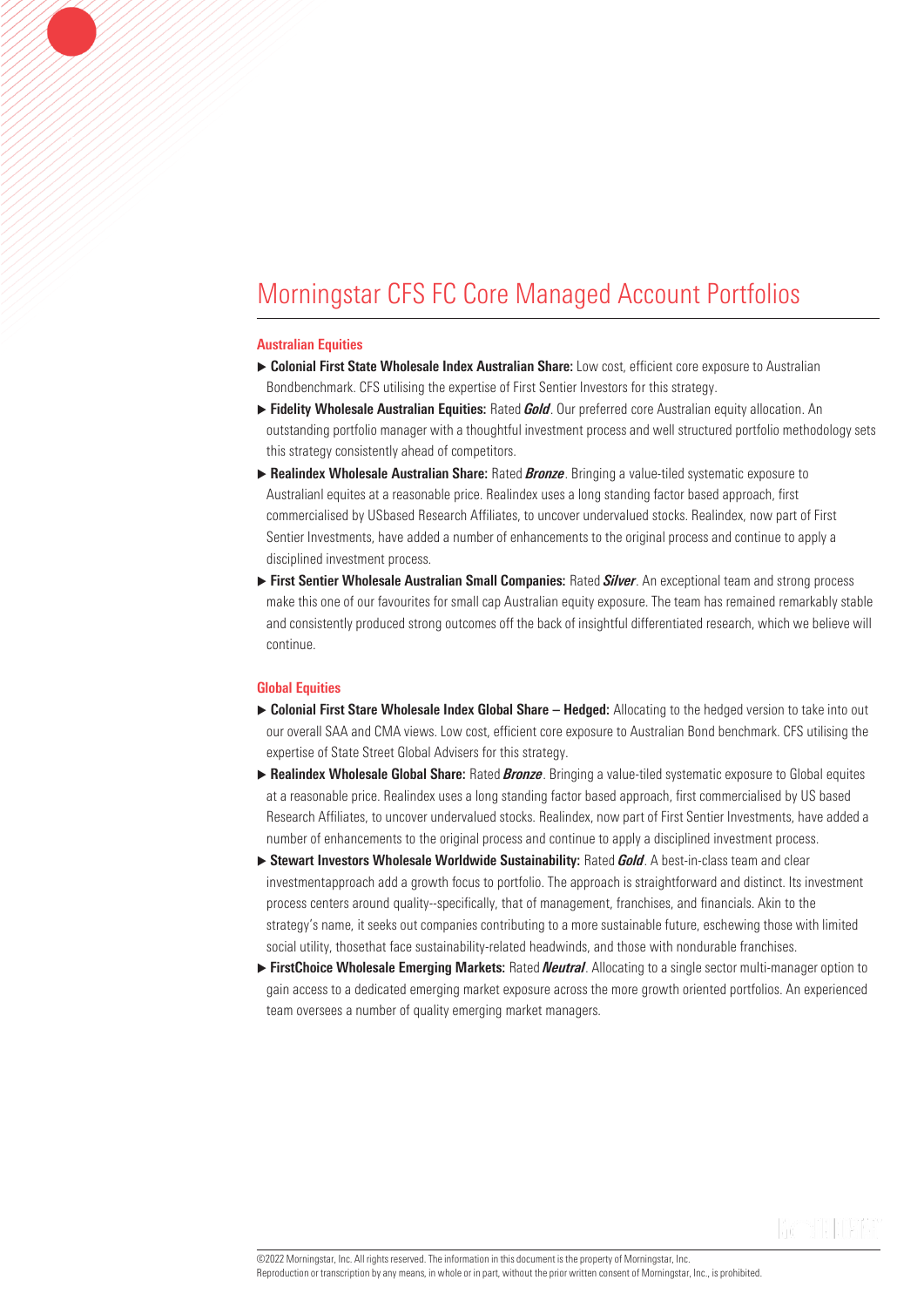#### Property and Infrastructure

- ▶ Colonial First State Wholesale Index Global Property Securities: Low cost, efficient core exposure to global REITs. CFS utilising the expertise of State Street Global Advisers for this strategy.
- Magellan Wholesale Infrastructure Fund: Rated *Silver*. An experienced team run a conservative, patient yet detailed process meaning that it's one of our top idea in infrastructure sector. And it has the runs on the board to prove it with long running returns coming with extremely low risk metrics.

Morningstar Core Managed Account

▶ Colonial First State Wholesale Index Property Securities: Low cost, efficient core exposure to AREIT benchmark.CFS utilising the expertise of First Sentier Investments for this strategy.

| <u>mormnyolar ooro managoa rioooant</u><br><b>Portfolios</b>                                                                                     |                                                                                                          |                         |                  |  |  |  |
|--------------------------------------------------------------------------------------------------------------------------------------------------|----------------------------------------------------------------------------------------------------------|-------------------------|------------------|--|--|--|
| <b>Portfolio</b>                                                                                                                                 | <b>Benchmark</b>                                                                                         | Fee<br>(Superannuation) | Fee<br>(Pension) |  |  |  |
| Morningstar Defensive Core                                                                                                                       | Morningstar Category<br>Average - Australia Fund<br><b>Multisector Conservative</b>                      | 0.56%                   | 0.56%            |  |  |  |
| Morningstar Conservative<br>Core                                                                                                                 | Morningstar Category Average -<br>Australia Fund Multisector Moderate                                    | 0.59%                   | 0.59%            |  |  |  |
| Morningstar Moderate Core                                                                                                                        | Morningstar Category Average -<br>Australia Fund Multisector Balanced                                    | $0.68\%$                | 0.68%            |  |  |  |
| Morningstar Balanced Core                                                                                                                        | Morningstar Category Average -<br>Australia Fund Multisector 50%<br>Balanced/50% Growth Category Average | 0.70%                   | 0.69%            |  |  |  |
| Morningstar Growth Core                                                                                                                          | Morningstar Category Average -<br>Australia Fund Multisector Growth                                      | 0.75%                   | 0.74%            |  |  |  |
| Morningstar High Growth<br>Core                                                                                                                  | Morningstar Category Average -<br>Australia Fund Multisector Aggressive                                  | $0.80\%$                | 0.79%            |  |  |  |
| Fees include: administration fees and costs, investment fees and costs, performance fees (where applicable) as per the CFS FirstChoice Wholesale |                                                                                                          |                         |                  |  |  |  |

Personal Super and Pension PDS dated 13 December 2021.

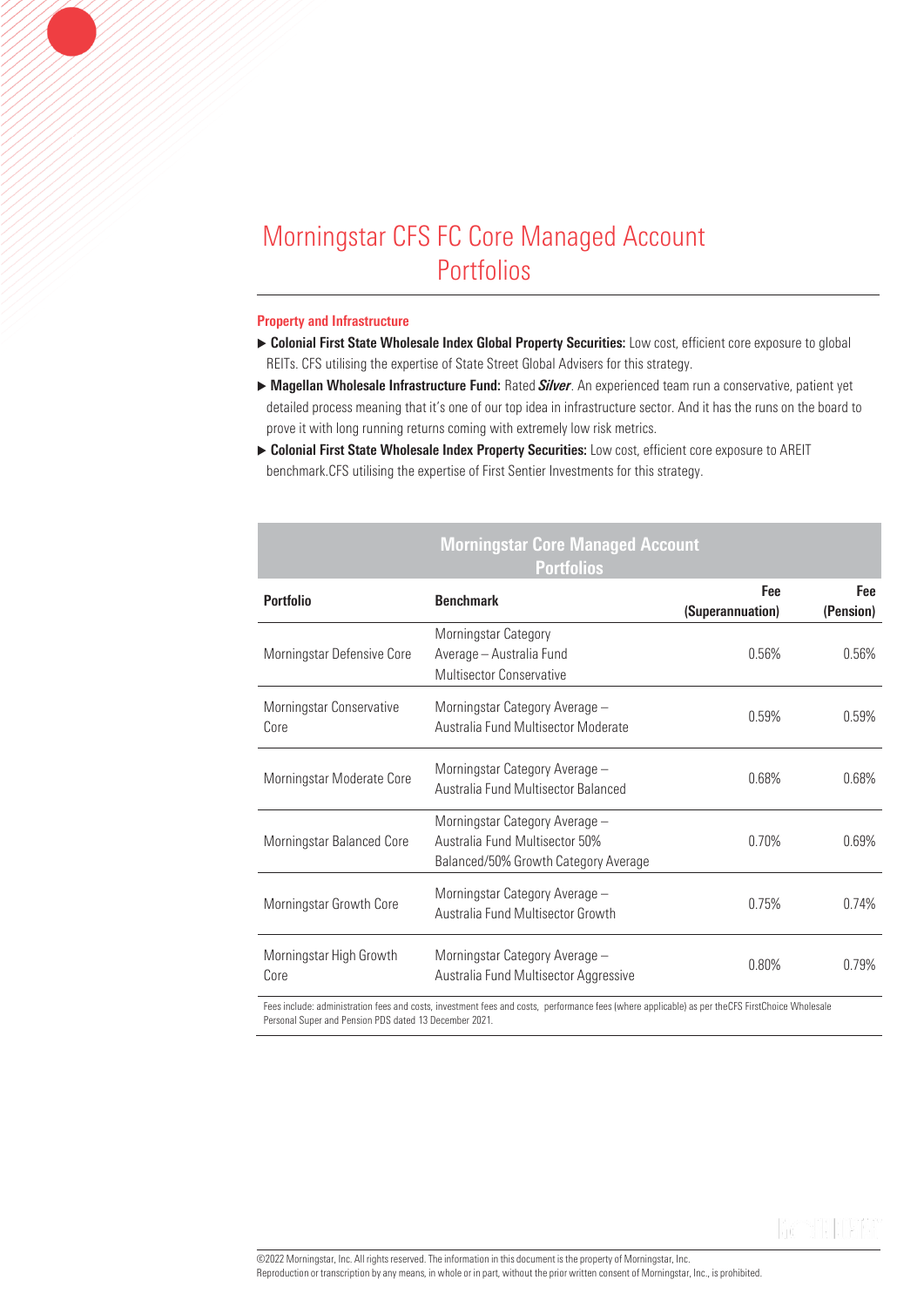| Fund                                                     | <b>Morningstar</b><br><b>Defensive Core</b> | <b>Morningstar</b><br><b>Conservative</b><br><b>Core</b> | <b>Morningstar</b><br><b>Moderate Core</b> | <b>Morningstar</b><br><b>Balanced Core</b> | <b>Morningstar</b><br><b>Growth Core</b> | <b>Morningstar</b><br><b>High Growth</b><br>Core |
|----------------------------------------------------------|---------------------------------------------|----------------------------------------------------------|--------------------------------------------|--------------------------------------------|------------------------------------------|--------------------------------------------------|
|                                                          | <b>Target</b>                               | <b>Target</b>                                            | <b>Target</b>                              | <b>Target</b>                              | <b>Target</b>                            | <b>Target</b>                                    |
|                                                          | <b>Allocations</b>                          | <b>Allocations</b>                                       | <b>Allocations</b>                         | <b>Allocations</b>                         | <b>Allocations</b>                       | <b>Allocations</b>                               |
|                                                          |                                             |                                                          |                                            |                                            |                                          |                                                  |
| Cash                                                     | 28%                                         | 22%                                                      | 11%                                        | 10%                                        | 4%                                       | 2%                                               |
| First Sentier Wholesale Strategic Cash                   | 28%                                         | 22%                                                      | 11%                                        | 10%                                        | 4%                                       | 2%                                               |
|                                                          |                                             |                                                          |                                            |                                            |                                          |                                                  |
| <b>Fixed Interest</b>                                    | 57%                                         | 48%                                                      | 39%                                        | 30%                                        | 26%                                      | 8%                                               |
| Colonial First State Wholesale Index Global Bond         | 12%                                         | 10%                                                      | 8%                                         | 7%                                         | 6%                                       | 4%                                               |
| Colchester Wholesale Global Government Bond              | 7%                                          | 6%                                                       | 5%                                         | 4%                                         | 3%                                       |                                                  |
| Schroder Wholesale Absolute Return Income                | 11%                                         | 9%                                                       | 8%                                         | $5%$                                       | $5%$                                     |                                                  |
| Colonial First State Wholesale Index Australian Bond     | 17%                                         | 14%                                                      | 11%                                        | 9%                                         | 8%                                       | 4%                                               |
| Perpetual Wholesale Diversified Income                   | 10%                                         | 9%                                                       | 7%                                         | 5%                                         | 4%                                       |                                                  |
| <b>Australian Equities</b>                               | 5%                                          | 11%                                                      | 19%                                        | 23%                                        | 26%                                      | 34%                                              |
| Colonial First State Wholesale Index Australian Share    | 5%                                          | 6%                                                       | 7%                                         | 9%                                         | 10%                                      | 11%                                              |
| Fidelity Wholesale Australian Equities                   |                                             | 5%                                                       | 7%                                         | 8%                                         | 9%                                       | 11%                                              |
| Realindex Wholesale Australian Share                     |                                             |                                                          | 5%                                         | 6%                                         | 7%                                       | 7%                                               |
| First Sentier Wholesale Australian Small Companies       |                                             |                                                          |                                            |                                            |                                          | 5%                                               |
| <b>International Equities</b>                            | 7%                                          | 13%                                                      | 22%                                        | 29%                                        | 32%                                      | 41%                                              |
| Colonial First State Wholesale Index Global Share-       | 3%                                          | 6%                                                       | 8%                                         | 11%                                        | 11%                                      | 13%                                              |
| Hedged                                                   |                                             |                                                          |                                            |                                            |                                          |                                                  |
| Realindex Wholesale Global Share                         | 4%                                          | 7%                                                       | 8%                                         | 8%                                         | 8%                                       | 10%                                              |
| Stewart Investors Wholesale Worldwide Sustainability     |                                             |                                                          | 6%                                         | 7%                                         | 7%                                       | 10%                                              |
| FirstChoice Wholesale Emerging Markets                   |                                             |                                                          |                                            | 3%                                         | 6%                                       | 8%                                               |
|                                                          |                                             |                                                          |                                            |                                            |                                          |                                                  |
| <b>Property and Infrastructure</b>                       | 3%                                          | 6%                                                       | 9%                                         | $8\%$                                      | 12%                                      | 15%                                              |
| Colonial First State Wholesale Index Global Property     |                                             | 3%                                                       | 4%                                         | 3%                                         | 3%                                       | 5%                                               |
| Securities                                               |                                             |                                                          |                                            |                                            |                                          |                                                  |
| Magellan Wholesale Infrastructure*                       | 3%                                          | 3%                                                       | 5%                                         | 5%                                         | 6%                                       | 7%                                               |
| Colonial First State Wholesale Index Property Securities |                                             |                                                          |                                            |                                            | 3%                                       | 3%                                               |
| <b>Total Growth</b>                                      | 15%                                         | 30%                                                      | 50%                                        | 60%                                        | 70%                                      | 90%                                              |
| <b>Total Defensive</b>                                   | 85%                                         | 70%                                                      | 50%                                        | 40%                                        | 30%                                      | 10%                                              |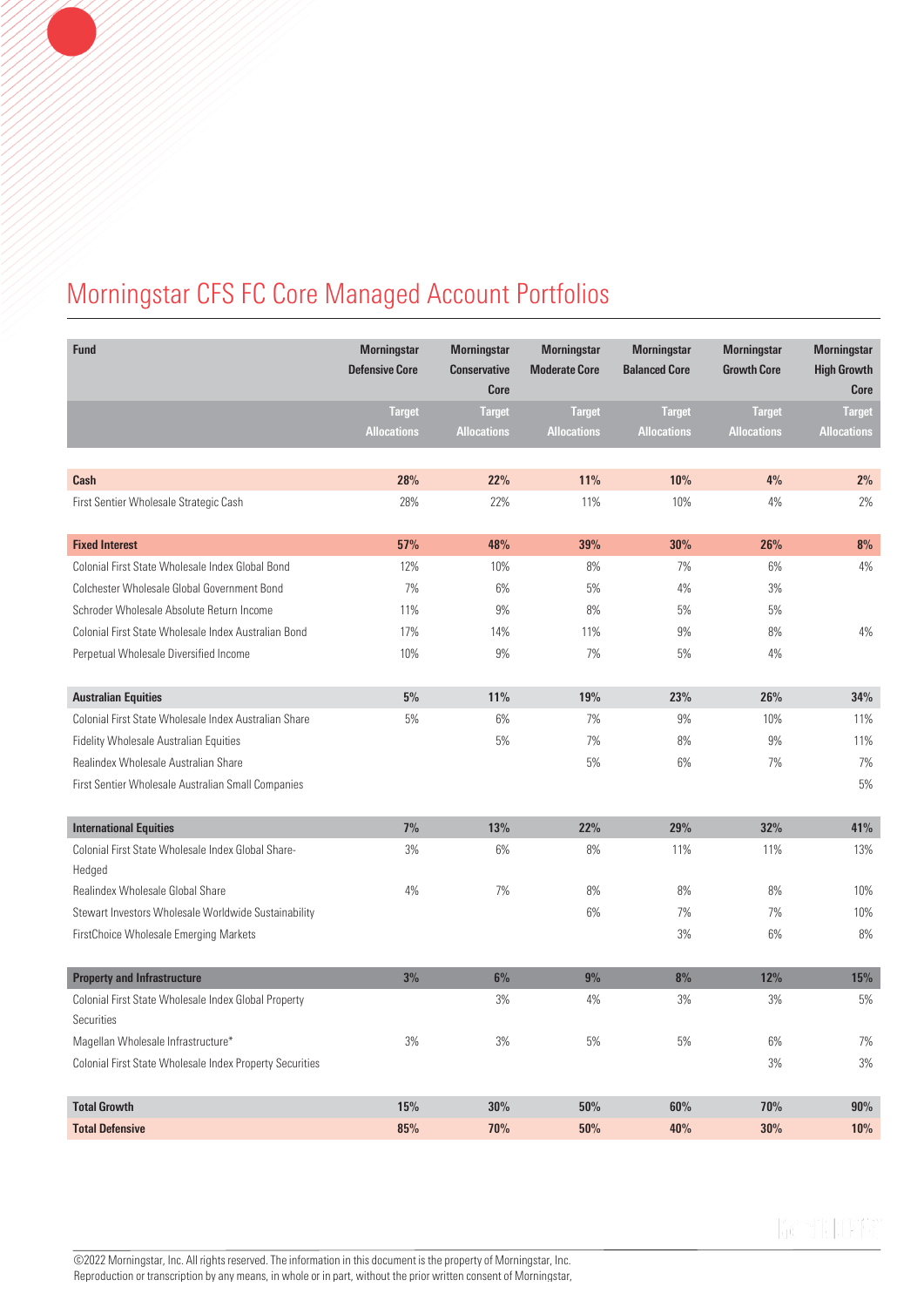| Fund                                                            | <b>FirstChoice Wholesale Personal Super</b> | <b>FirstChoice Wholesale Pension</b> |
|-----------------------------------------------------------------|---------------------------------------------|--------------------------------------|
|                                                                 | <b>APIR</b>                                 | <b>APIR</b>                          |
| First Sentier Wholesale Strategic Cash                          | <b>FSF0610AU</b>                            | <b>FSF0538AU</b>                     |
| Colonial First State Wholesale Index Global Bond                | <b>FSF9175AU</b>                            | <b>FSF5788AU</b>                     |
| Colchester Wholesale Global Government Bond                     | <b>FSF6700AU</b>                            | <b>FSF7004AU</b>                     |
| Schroder Wholesale Absolute Return Income                       | <b>FSF0649AU</b>                            | <b>FSF0577AU</b>                     |
| Colonial First State Wholesale Index Australian Bond            | <b>FSF0618AU</b>                            | <b>FSF0545AU</b>                     |
| Perpetual Wholesale Diversified Income                          | <b>FSF1256AU</b>                            | <b>FSF1250AU</b>                     |
| Colonial First State Wholesale Index Australian Share           | <b>FSF0581AU</b>                            | <b>FSF0513AU</b>                     |
| Fidelity Wholesale Australian Equities                          | <b>FSF0833AU</b>                            | <b>FSF0827AU</b>                     |
| Realindex Wholesale Australian Share                            | <b>FSF1003AU</b>                            | FSF0998AU                            |
| First Sentier Wholesale Australian Small Companies              | <b>FSF0646AU</b>                            | <b>FSF0573AU</b>                     |
| Colonial First State Wholesale Index Global Share- Hedged       | <b>FSF0835AU</b>                            | <b>FSF0829AU</b>                     |
| Realindex Wholesale Global Share                                | <b>FSF1005AU</b>                            | <b>FSF1000AU</b>                     |
| Stewart Investors Wholesale Worldwide Sustainability            | <b>FSF1737AU</b>                            | <b>FSF1728AU</b>                     |
| FirstChoice Wholesale Emerging Markets                          | <b>FSF1007AU</b>                            | <b>FSF1002AU</b>                     |
| Colonial First State Wholesale Index Global Property Securities | <b>FSF3667AU</b>                            | <b>FSF9777AU</b>                     |
| Magellan Wholesale Infrastructure*                              | <b>FSF1790AU</b>                            | <b>FSF1798AU</b>                     |
| Colonial First State Wholesale Index Property Securities        | <b>FSF0643AU</b>                            | <b>FSF0570AU</b>                     |